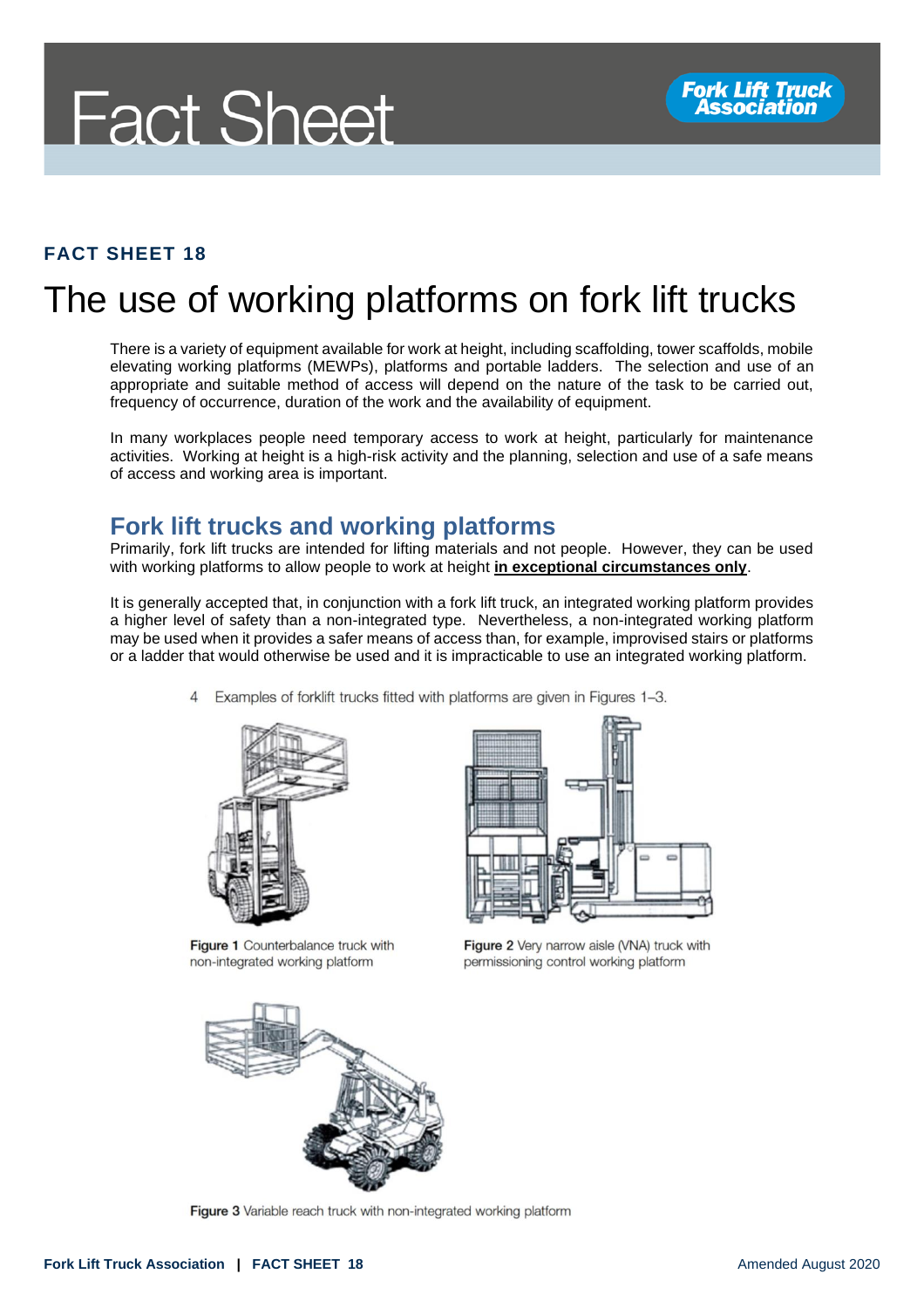#### **Definitions**

**'Purpose-built access equipment'** means equipment that, by design, is intended to be used by people to allow them to work at height.

**'Non-integrated working platforms'** are attachments for use in conjunction with fork lift trucks to elevate people so they can work at height, but they have no controls in the platform i.e. all truck and working platform movements are controlled from the operator compartment by the fork lift truck operator.

**'Integrated working platforms'** are attachments with controls that are linked to and isolate the fork lift truck controls, so that only someone in the platform can control the platform lift height and truck movements.

'**Permissioning control working platforms'** are non-integrated working platforms with hold-to-run controls, that link to and nullify the truck lift/lower and traction controls until the controls in the platform are actuated by someone in the platform. Therefore, adjusting platform height or truck movement can only occur by the truck operator operating the truck controls when the platform controls are held by an operator in the platform.

'**Actual capacity (masted trucks)**' – the maximum weight the truck can lift to maximum lift height and specified load centre as marked on the fork lift truck's capacity/rating plate.

'**Actual capacity (variable reach trucks (telehandlers))**' – the maximum weight, at the specified load centre, that can be lifted to the maximum lift height or to the maximum forward reach, whichever is the lower.

#### **Occasional use**

It is foreseeable but unacceptable that people will often use unsafe methods of access to work at height for short duration and occasional tasks. For example, a substantial number of serious incidents occur when people are lifted on forks or buckets, pallets or stillages placed on the forks of fork lift trucks.

To encourage safer working at height practices, the occasional use of non-integrated working platforms with fork lift trucks **in exceptional circumstances only**, is allowed in the UK only in accordance with the Health and Safety Executives (HSE) Guidance Note PM28 Working platforms (non-integrated) on [forklift trucks.](https://www.hse.gov.uk/pubns/pm28.pdf)

Examples of occasional use are:

- Non-routine maintenance tasks for which it is impractical to hire in purpose-built access equipment.
- The replacement of light fittings in high-rise warehouses if the task is not carried out as part of periodic maintenance operations; tasks that would otherwise be carried out using less safe means of access such as ladders, because it is impractical to hire in purpose-designed people lifting equipment due to the short duration and occasional nature of the task, e.g. clearing a blocked gutter.
- Checking on high-level damage to racking suspected of causing an immediate risk or checking on the condition of damaged roof lights.

Routine or planned tasks, particularly those associated with production or pre-planned activities such as periodic maintenance or stocktaking, **are not exceptional circumstances** and are therefore not examples of occasional use.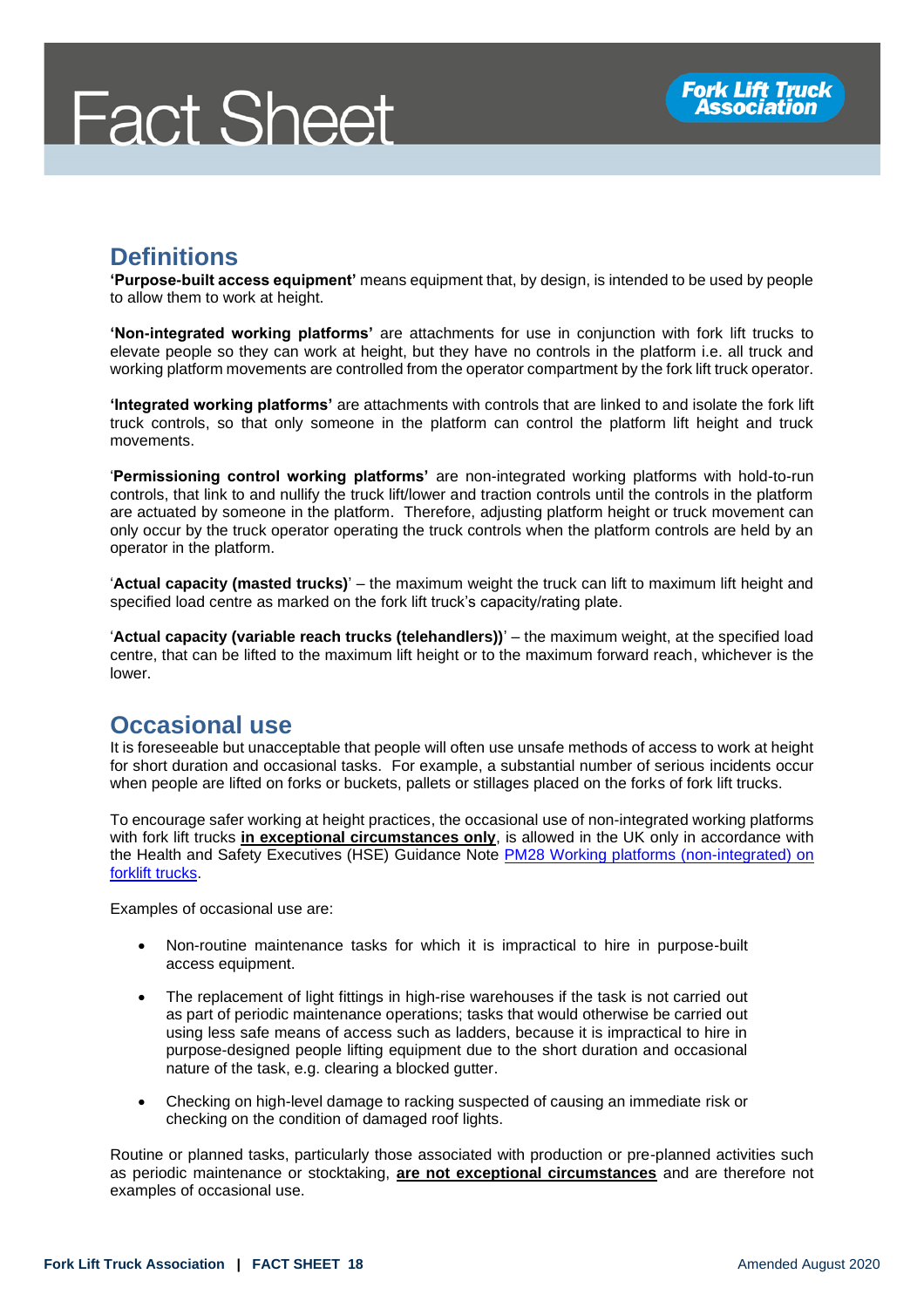Generally, non-integrated working platforms do not provide as high a level of safety as purpose-built access equipment. Consequently, fork lift trucks fitted with non-integrated working platforms are not suitable for order picking, routine maintenance or the transfer of goods or people from one level to another.

However, stocktaking within cold stores is currently permitted using non-integrated working platforms, due to the lack of an effective alternative.

#### **Precautions you must take if a manned platform is to be fitted to a fork lift truck**

- It must be secured to the forks or carriage so that it cannot come off.
- The platform must meet the construction and inspection requirements set out by the HSE.
- There must be a safe method of use agreed before starting the work.
- Only authorised persons operate and are lifted in the manned platform.
- The operator must not leave the fork lift truck whilst the occupants are in the cage.
- Only the lift and lower lever shall be used.
- No other hydraulic levers should be used.
- The fork lift truck must be on level ground.
- The operation must be for occasional non-scheduled use.
- A thorough risk assessment of the lift must be in place.
- The fork lift truck must be secured by use of the handbrake and neutral applied.
- The Thorough Examination frequency of the fork lift truck must be at least 6-monthly.
- Persons are not to be transported within the cage.
- A method of communication is agreed between the operator and person(s) lifted prior to the work commencing.

Tilting mechanism, side shift and variable geometry attachments and the following functions must not be capable of movement while the working platform is elevated:

- Tilt or side shift.
- Chassis or mast levelling.
- Reach (reach trucks).

#### **Health and Safety Executive guidance**

The requirements for working platforms on fork lift trucks are detailed in the Health and Safety Executive (HSE) Guidance Note **PM28 Working platforms (non-integrated) on forklift trucks**.

Following PM28 guidance is not compulsory, unless specifically stated, and you are free to take other action. But if you do follow HSE guidance you will normally be doing enough to comply with the law.

Health and safety inspectors seek to secure compliance with the law and may refer to this guidance.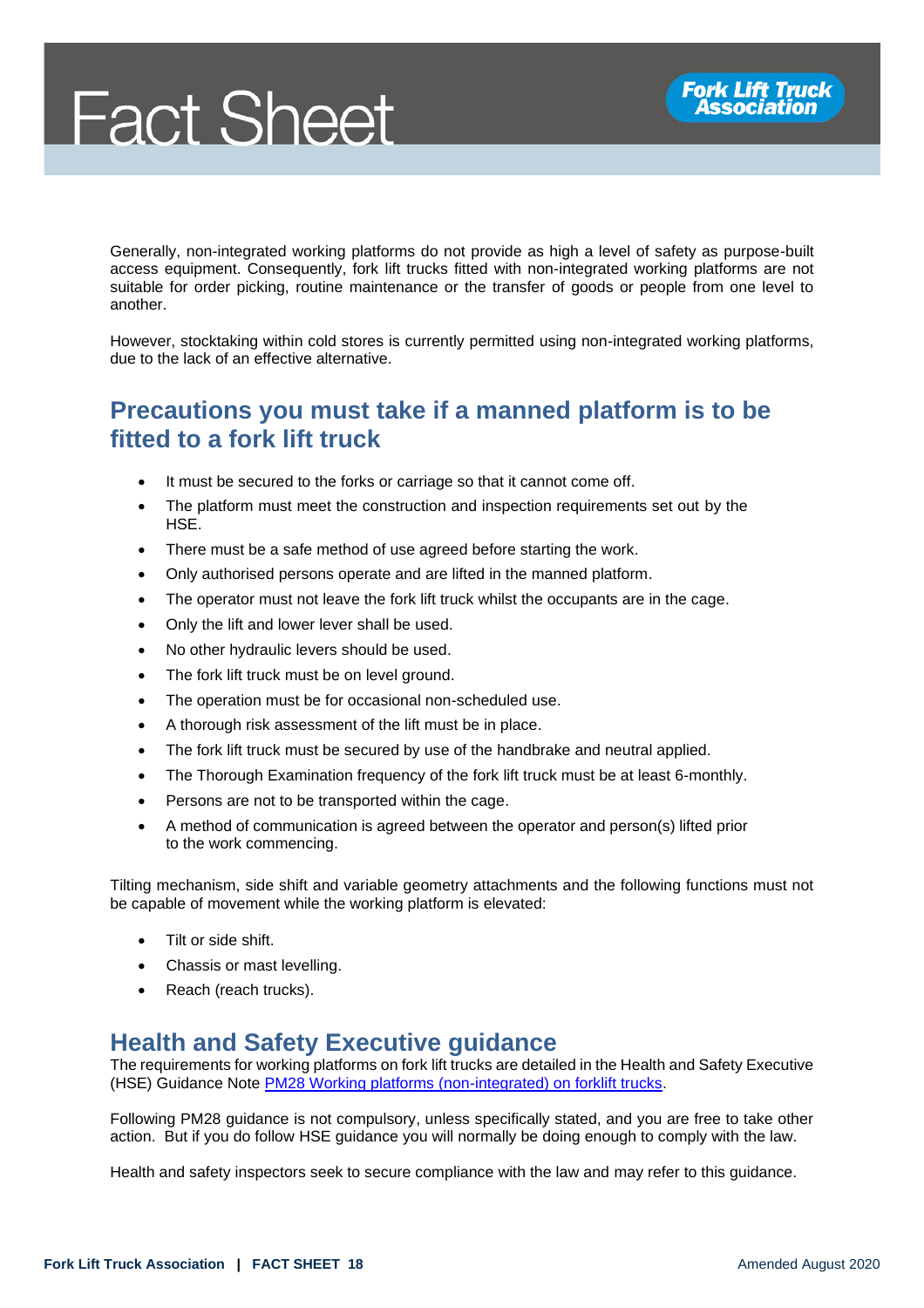#### **Law**

Legislation in the form of [Regulation 7\(2\)\(b\) of The Work at Height Regulations 2005](http://www.legislation.gov.uk/uksi/2005/735/regulation/7) places a duty on employers to select the most suitable work equipment for the task to be carried out regardless of the duration of the task.

Law in the form of [The Lifting Operations and Lifting Equipment Regulations 1998](http://www.legislation.gov.uk/uksi/1998/2307/contents/made) (LOLER) places duties on people and companies (duty holders) who own, operate or have control over lifting equipment, including fork lift trucks. LOLER requires that all lifting equipment be fit for purpose, appropriate for the task, suitably marked and in many cases, subject to statutory periodic Thorough Examination.

In most cases lifting equipment is work equipment, so [The Provision and Use of Work Equipment](http://www.legislation.gov.uk/uksi/1998/2306/contents/made)  [Regulations 1998](http://www.legislation.gov.uk/uksi/1998/2306/contents/made) (PUWER) will also apply. Which includes the inspection and maintenance of safetyrelated items, such as brakes, steering and tyres.

#### **Marking of lifting equipment with its safe working load**

[Regulation 23 of PUWER](https://www.legislation.gov.uk/uksi/1998/2306/regulation/23/made) states: 'Every employer shall ensure that work equipment is marked in a clearly visible manner with any markings appropriate for reasons of health and safety.'

Regulation 7 [of The Lifting Operations and Lifting Equipment Regulations 1998](https://www.legislation.gov.uk/uksi/1998/2307/regulation/7/made) (LOLER) builds upon the requirements of Regulation 23 of PUWER and states:

#### **Marking of lifting equipment**

- **7.** Every employer shall ensure that—
	- (a) subject to sub-paragraph (b), machinery and accessories for lifting loads are clearly marked to indicate their safe working loads;
	- (b) where the safe working load of machinery for lifting loads depends on its configuration—

(i) the machinery is clearly marked to indicate its safe working load for each configuration; or

(ii) information which clearly indicates its safe working load for each configuration is kept with the machinery;

(c) accessories for lifting are also marked in such a way that it is possible to identify the characteristics necessary for their safe use;

(d) lifting equipment which is designed for lifting persons is appropriately and clearly marked to this effect; and

(e) lifting equipment which is not designed for lifting persons but which might be so used in error is appropriately and clearly marked to the effect that it is not designed for lifting persons

#### **Selecting a suitable fork lift truck – Truck and platform compatibility**

It is essential that the working platform is compatible with the fork lift truck on which it is used. Before any combination is used for the first time the working platform and fork lift truck manufacturer/supplier must be consulted. It is particularly important to ensure that:

- The fork lift truck/working platform combination has adequate stability under all circumstances in which it is intended to be used.
- The working platform can be securely attached to the fork lift truck.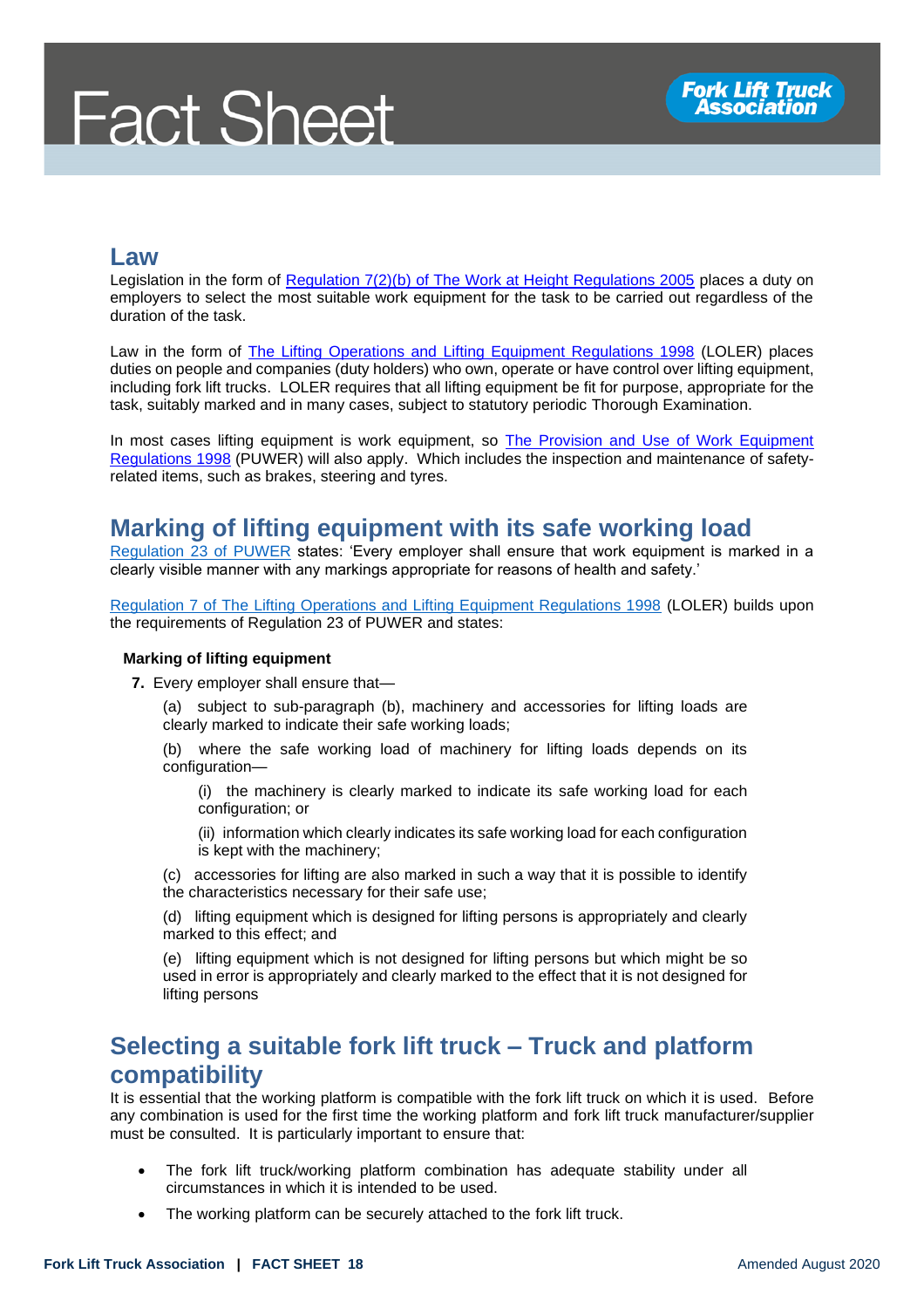



• People on the working platform cannot reach hazardous moving parts or controls on the fork lift truck.

The weight of the working platform together with its load of people, tools, materials etc should be not more than half of the actual capacity of the fork lift truck (i.e. actual capacity for materials handling) with which it is intended to be used at the rated load centre distance, maximum lift height and maximum outreach in the case of telehandlers and reach trucks.

The actual capacity is the capacity of the fork lift truck when equipped with any specified attachments, such as side shift and when carrying out maintenance work, any items or parts placed in the working platform add to the overall weight on it. For very narrow aisle (VNA) fork lift trucks with elevated operator position and secondary load elevating mechanism, the maximum lift height should be the maximum lift height of the truck with the auxiliary mast fully raised.

#### **Identification and use of specific fork lift truck(s)**

Before the working platform is used, the user must attach a sign to it which identifies the specific fork lift truck(s) on which it can be fitted and used.

Take account of any lifting attachments fitted to a fork lift truck when identifying its suitability to be used with a working platform. Working platforms should not be used on fork lift trucks that are not identified on the sign.

### **Thorough Examination of fork lift trucks used to lift people**

The above requirement has a significant consequence, as there is a legal requirement for Thorough Examination to be conducted at 6-monthly intervals on fork lift trucks that may be used to lift people.

Where there is a working platform which identifies a number of fork lift trucks on its sign, those trucks require Thorough Examination at an interval of at least every 6 months. However, this assumes there are no other operational conditions which may change the frequency of Thorough Examination. Conditions such as operating hours in excess of 80 hours per week or use in arduous conditions e.g. cold store or corrosive/abrasive environments. These conditions change the interval of Thorough Examination to at least every 4 months. See Technical Bulletin 05 for more details.

#### **Exclusions from use**

Non-integrated working platforms are not suitable for use on:

- Fork lift trucks that have an actual capacity of less than 1,000 kg unless their stability has been verified by testing or calculation verified by empirical data. **Note**: Some fork lift truck types with an actual capacity of less than 1,000 kg may be suitable for use with working platforms, but the truck manufacturer must be consulted to ensure the stability of the truck/platform combination.
- Fork lift trucks that require manual sequencing of the lift/tilt controls to maintain the working platform horizontal while being lifted.
- Variable reach trucks (telehandlers) that can lift to a nominal height greater than 6 metres.

**Note**: The use of non-integrated platforms on rough terrain variable reach trucks requires extra care because of the rough terrain environment in which these machines are normally used and the nature of the pneumatic tyres fitted.

Pallet stackers with wrap-over type forks.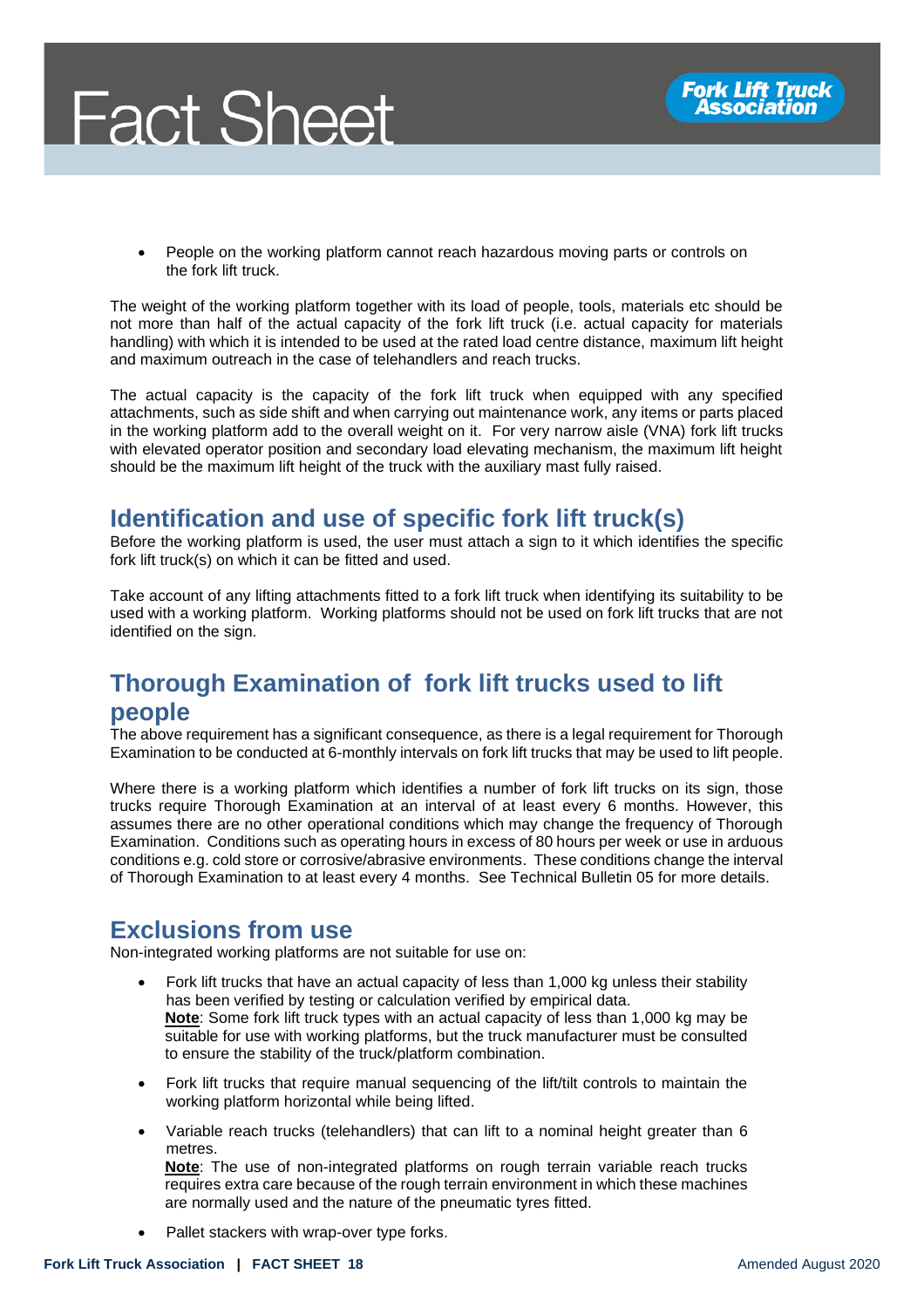



• Fork lift trucks with masts that can give erratic movement, e.g. due to sequencing problems during lowering.

#### **Warning Signs**

With the exception of working platforms intended for use on VNA trucks, a permanent notice must be fitted to the working platform. In a position where the fork lift truck operator can read it from their normal operating position when the working platform is lowered. The sign should state:

'*Before elevating the platform apply the parking brake and ensure the transmission is in neutral'* or equivalent.

A sign must also be provided on the working platform, where it can be read, informing the fork lift truck operator to stay at the truck controls while the working platform is in a raised position.

#### **Communication**

There must be adequate communication between the fork lift truck operator and people on the working platform, especially when raising and lowering. Handheld communication devices or a system of signals should be used where communication is difficult.

If a working platform is lifted to a height greater than 4 metres above the fork lift truck operator or the working platform is used in a noisy environment, then it is likely that communication aids will be required. Extra consideration should be given to using a permissioning control platform, integrated working platform or a MEWP in these circumstances.

#### **CE marking of non-integrated working platforms**

To encourage safer working at height practices, the occasional use of non-integrated working platforms with fork lift trucks **in exceptional circumstances only** is allowed in the UK, only in accordance with the HSE Guidance Note **PM28 Working platforms (non-integrated) on forklift trucks**.

This occasional use is allowed in the UK but may not be permitted in some other EU member states. As such, there is no free movement of non-integrated working platforms throughout the EU and they must not be CE marked.

#### **Illustration**

The illustration is extracted from HSE publication PM28 Working platforms (non-integrated) on forklift trucks Guidance Note PM28 (Fourth edition) which is available from [hse.gov.uk/pubns/pm28.htm](https://www.hse.gov.uk/pubns/pm28.pdf)

**Title:** PM28 Working platforms (non-integrated) on forklift trucks Guidance Note PM28

**Date of publication**: 2013

**ISBN**: N/A

**Series code**: PM28 (Fourth edition)